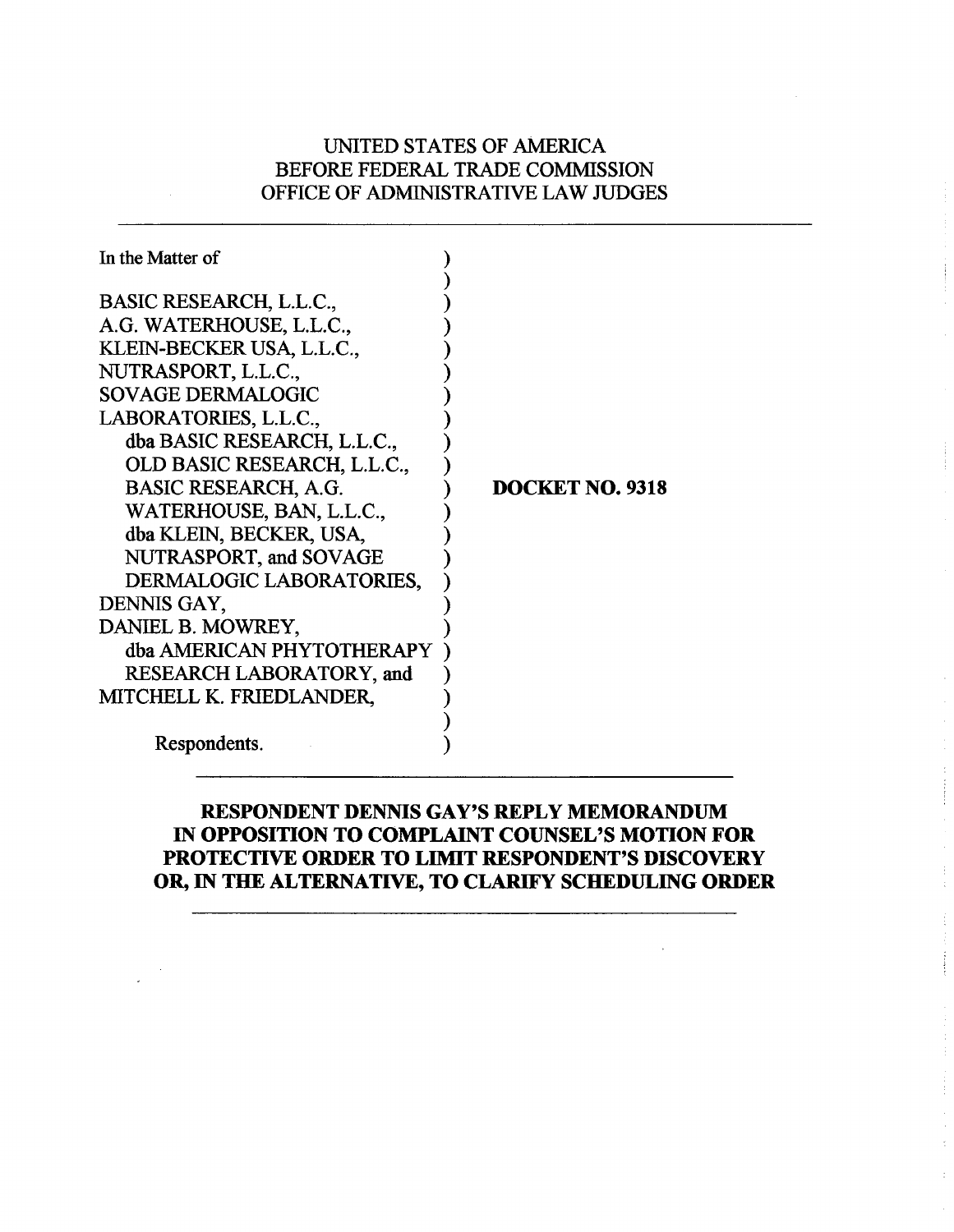#### **INTRODUCTION**

Complaint Counsel commenced this action against Basic Research, L.L.C., five other companies and three individuals, including Respondent Dennis Gay ("Gay"). The Complaint charges that Gay committed serious violations of the law and seeks broad injunctive relief against him. Gay retained separate counsel to represent him in defending against the numerous charges against him. On August 11,2004, a Scheduling Order was entered by the court providing that "*each party*" is limited to propounding 60 interrogatories, 60 document requests and 60 requests for admissions. On October 29, 2004, in accordance with the order, Gay's counsel propounded 27 interrogatories, 11 document requests and 54 requests for admissions.

Complaint Counsel does not deny that the discovery sought by Gay is highly relevant to the charges made against him. Nevertheless, Complaint Counsel has refused to respond to any of the discovery requests and has instead asked that the court change its order to limit Respondents collectively to 60 of each type of discovery requests, rather than per party. It is respectfully submitted that such an order would seriously prejudice Gay and that the motion for protective order should be denied.

#### **ARGUMENT**

Complaint Counsel argues that their understanding of the Scheduling Order is that "each side" is limited to 60 of each type of discovery requests. However, the order clearly provides otherwise. Paragraph 6 of the Additional Provisions of the Scheduling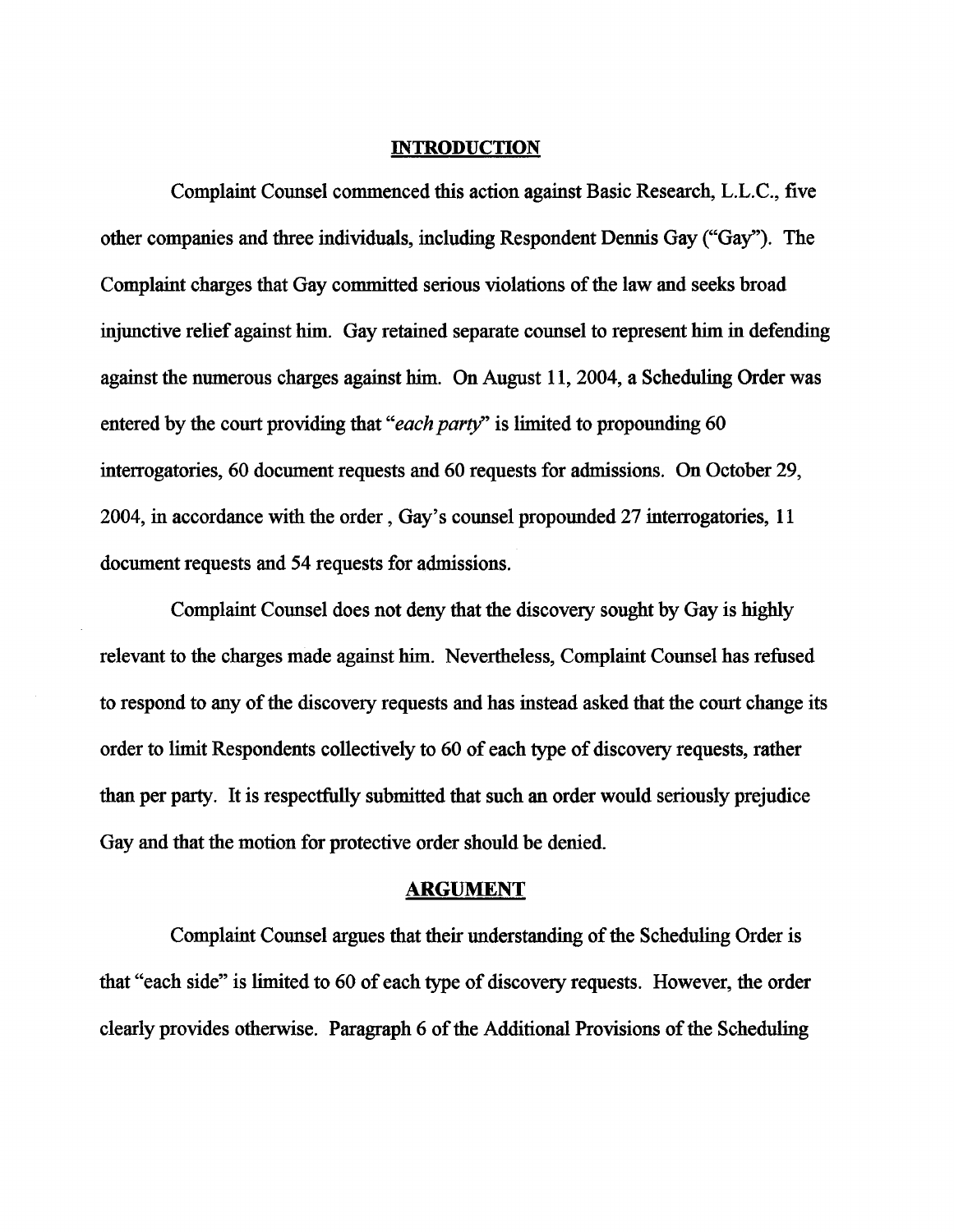Order provides that "*each party* is limited to a total of 60 document requests, 60 interrogatories, and **60** requests for admissions . . . ." [Emphasis Added] This provision is not ambiguous. The draft order that the court prepared prior to the scheduling conference contained the language "the parties" with respect to the discovery limitations. During the conference, the court agreed that *each* Respondent had certain rights relating to discovery and should not be disadvantaged and that "each party should have some limit" on the number of discovery requests that party could propound. [Transcript of August **10, 2004** hearing at **30-3** 1 attached hereto as Exhibit A.] Thereafter, in the final order the court advisedly gave "each party" **60** of each type of discovery request.

It would be unfair and prejudicial to impose a discovery limitation on Respondents collectively rather than giving each Respondent a limitation as the court has done in the existing Scheduling Order. Although the Respondents obviously have some common interests and issues, they also have separate and distinct interests and defenses. For example, separate issues with respect to Gay include whether he had any actual knowledge that any of the advertisements contained a representation that was either false or misleading, whether he was recklessly indifferent to the truth of any representation in the advertisements or was aware that fiaud was highly probable and intentionally avoided the truth, whether he directly participated in the dissemination of each advertisement, and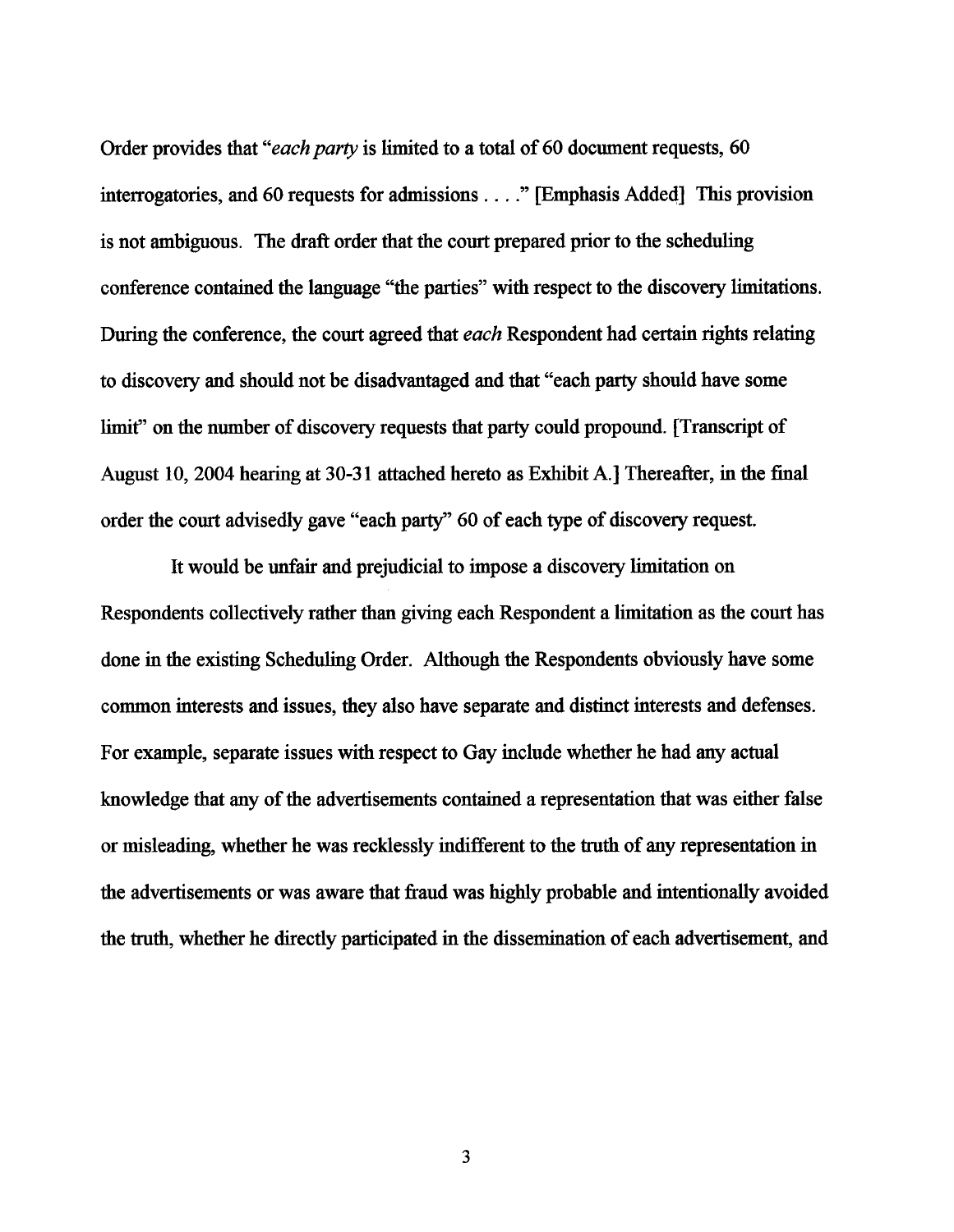whether he had the authority to control the dissemination. See Federal Trade *Commission v. Garvey,* 383 F.3d 891  $(9^{th}$  Cir. 2004).<sup>1</sup>

Complaint Counsel chose to name Gay individually as a Respondent. Gay should have the right to reasonably determine what discovery is necessary to protect his own individual interests rather than being lumped together as a member of a group. If the **60** discovery request limitation is for all the Respondents collectively, how are the Respondents to jointly determine what specific requests to propound? Gay may very well want to propound different discovery requests that relate to his specific issues and defenses rather than the discovery requests that other Respondents want to propound. It is simply unworkable to have one limitation for all Respondents. That is undoubtedly why the court correctly limited the discovery requests to 60 for "each party."<sup>2</sup>

The discovery requests that Gay has propounded are highly relevant to the charges made against him and the issues in this case. Complaint Counsel does not

<sup>&</sup>lt;sup>1</sup> Complaint Counsel complains that Respondents previously objected to interrogatories served upon them on the basis that they exceeded the number of interrogatories permitted by the court. This, of course, is an entirely separate matter. The objections were raised because had Respondents selectively answered interrogatories rather than refising to respond to the interrogatories they would have waived their objection to Complaint Counsel exceeding the permitted number of interrogatories. See Herdlein Technologies, Inc. v. Century Contractors, Inc., 147 F.R.D. 103, 104-105 (W.D. N.C. 1993). However, if Complaint Counsel believes the objections are inappropriate and declines to limit the interrogatories to the number permitted by the court, Compliant Counsel can raise that issue with the court by appropriate motion.

<sup>&</sup>lt;sup>2</sup> In this regard, Complaint Counsel complains that discovery propounded by the various Respondents is to some extent duplicative. However, to the extent Respondents seek the same information and documents it is a simple matter for Complaint Counsel to simply repeat the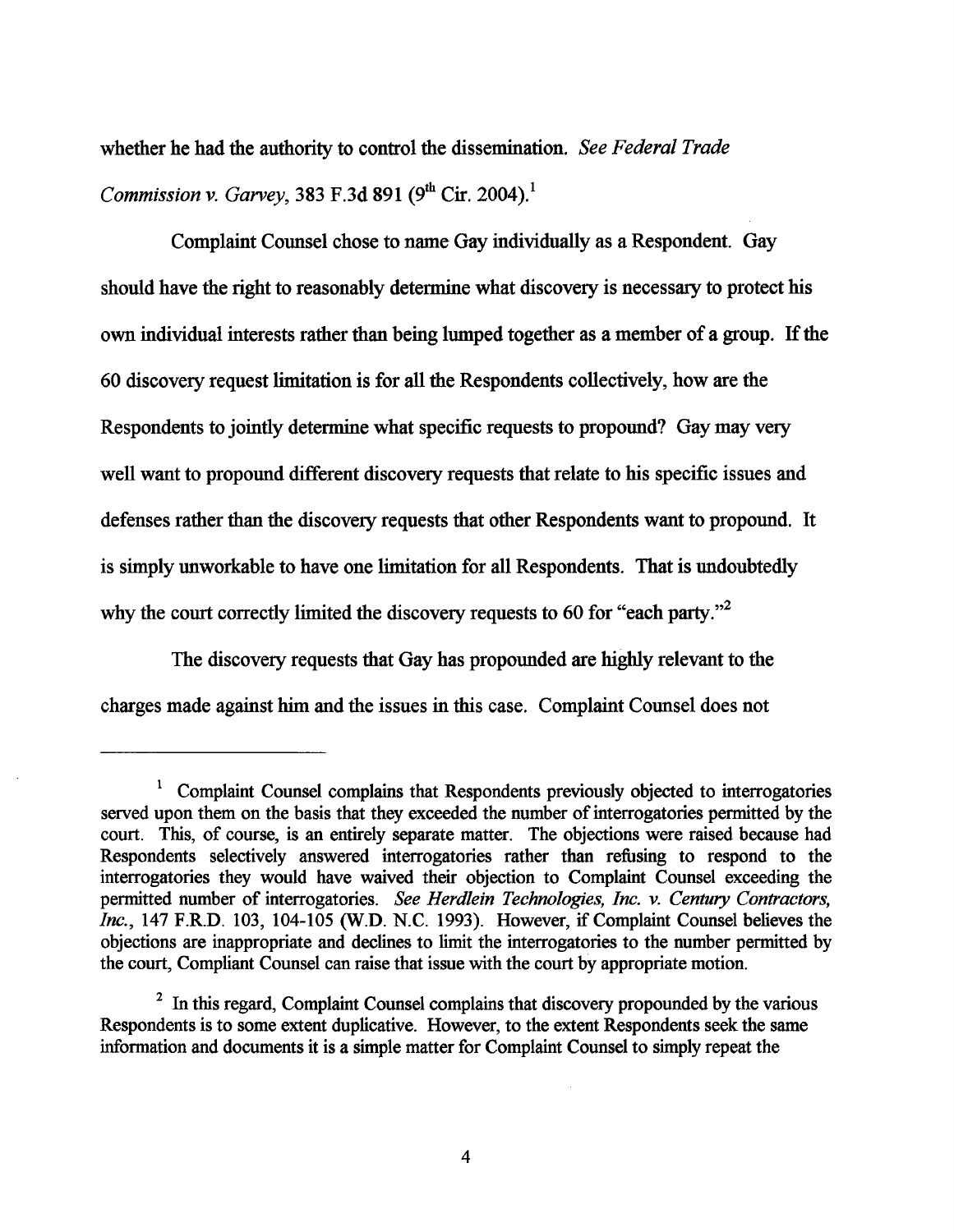contend otherwise. Complaint Counsel should be required to respond to the discovery requests. If Complaint Counsel has *any* specific objections to any specific discovery requests, Complaint Counsel can state those objections and, if the parties cannot resolve their disputes, the court can determine the objections upon appropriate motion.

## **CONCLUSION**

For the foregoing reasons, it is respectfully submitted that Complaint Counsel's

motion for a protective order should be denied.

DATED this  $\sum_{n=1}^{n}$  day of November, 2004.

BURBIDGE & MITCHELL Stephen B. Mitchel Attorneys for Plaintiffs

### CERTIFICATE OF SERVICE

I hereby certify that a true and correct copy of the foregoing was provided to the following parties on the  $\leq$   $\frac{1}{2}$  Hay of November, 2004 as follows:

Laureen Kapin Joshua S. Millard Laura Schneider Bureau of Consumer Protection Federal Trade Commission, Suite NJ-2122 600 Pennsylvania Avenue, N.W., Washington, D.C. 20580

answers already provided or to simply refer to specific answers to another Respondent's discovery request and to produce the documents requested by more than one Respondent.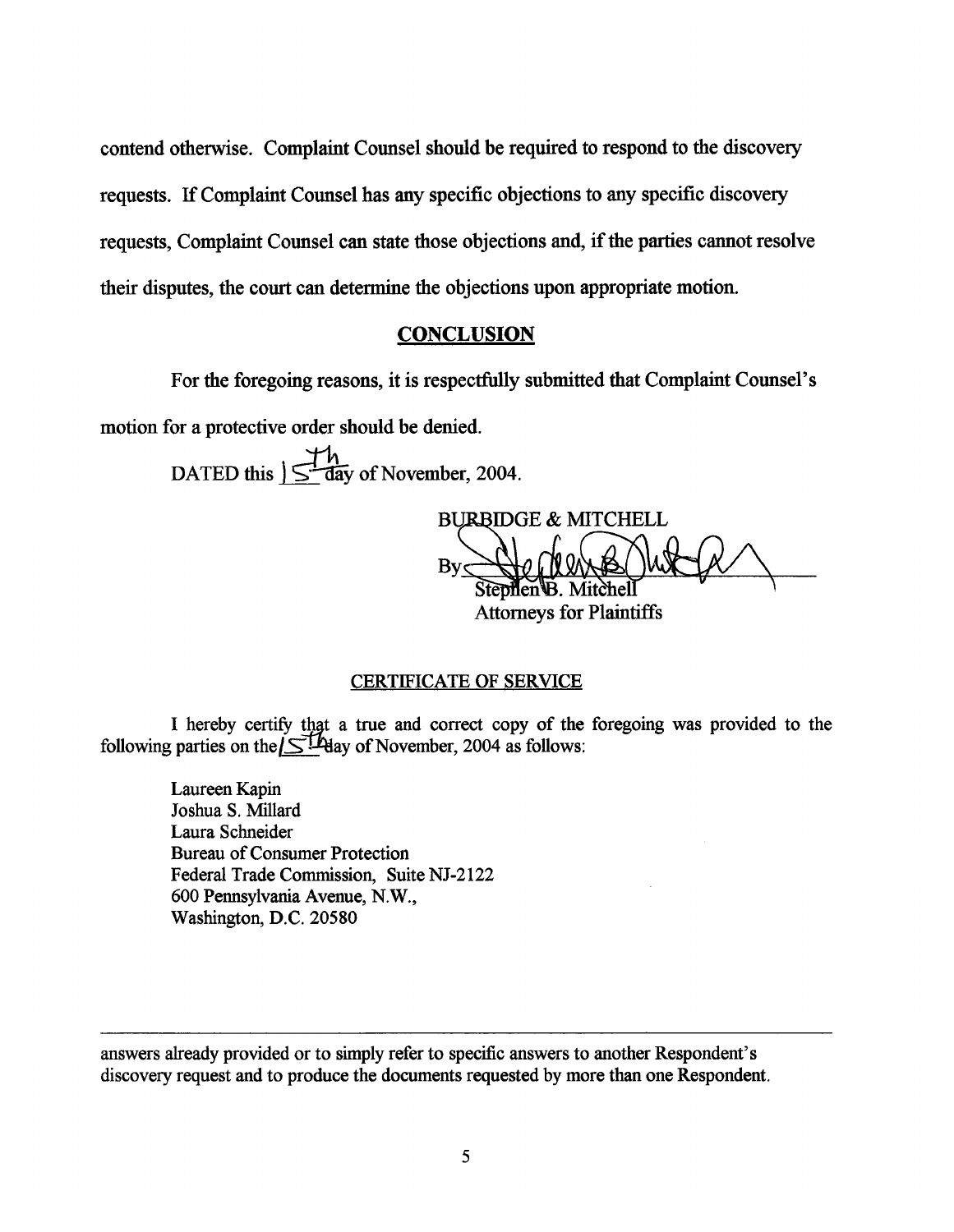**Stephen Nagin, Esq. Nagin Gallop** & **Figueredo 3225 Aviation Avenue, Suite 301**  Miami, **Florida 3 3 13 1** 

**Ronald F. Price Peters Scofield Price 3 10 Broadway Centre, 1 1 1 East Broadway Salt Lake City, UT 841 11** 

Jeffrey D. Feldman<br>Miami Center – 19<sup>th</sup> Floor 201 S. Biscayne Blvd. Miami, **Florida 33131** 

**Mitchell K. Friedlander 5742 West Harold Gatty Drive Salt Lake City, Utah 841 11** 

Comp

P:\JGlines\Clients\BASIC RESEARCH\REPLY MEMO RE. PROTECTIVE ORDER.wpd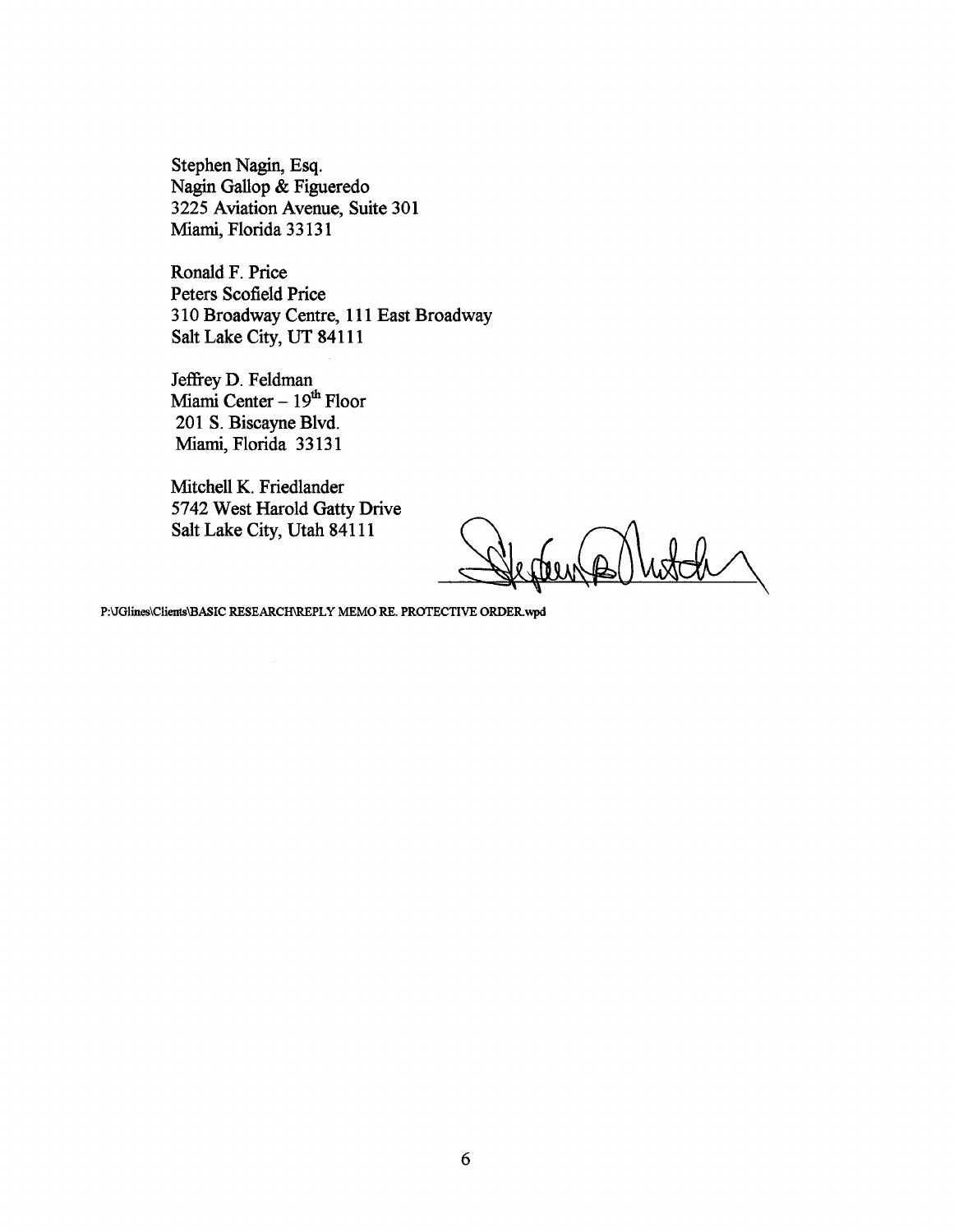# EXHIBIT A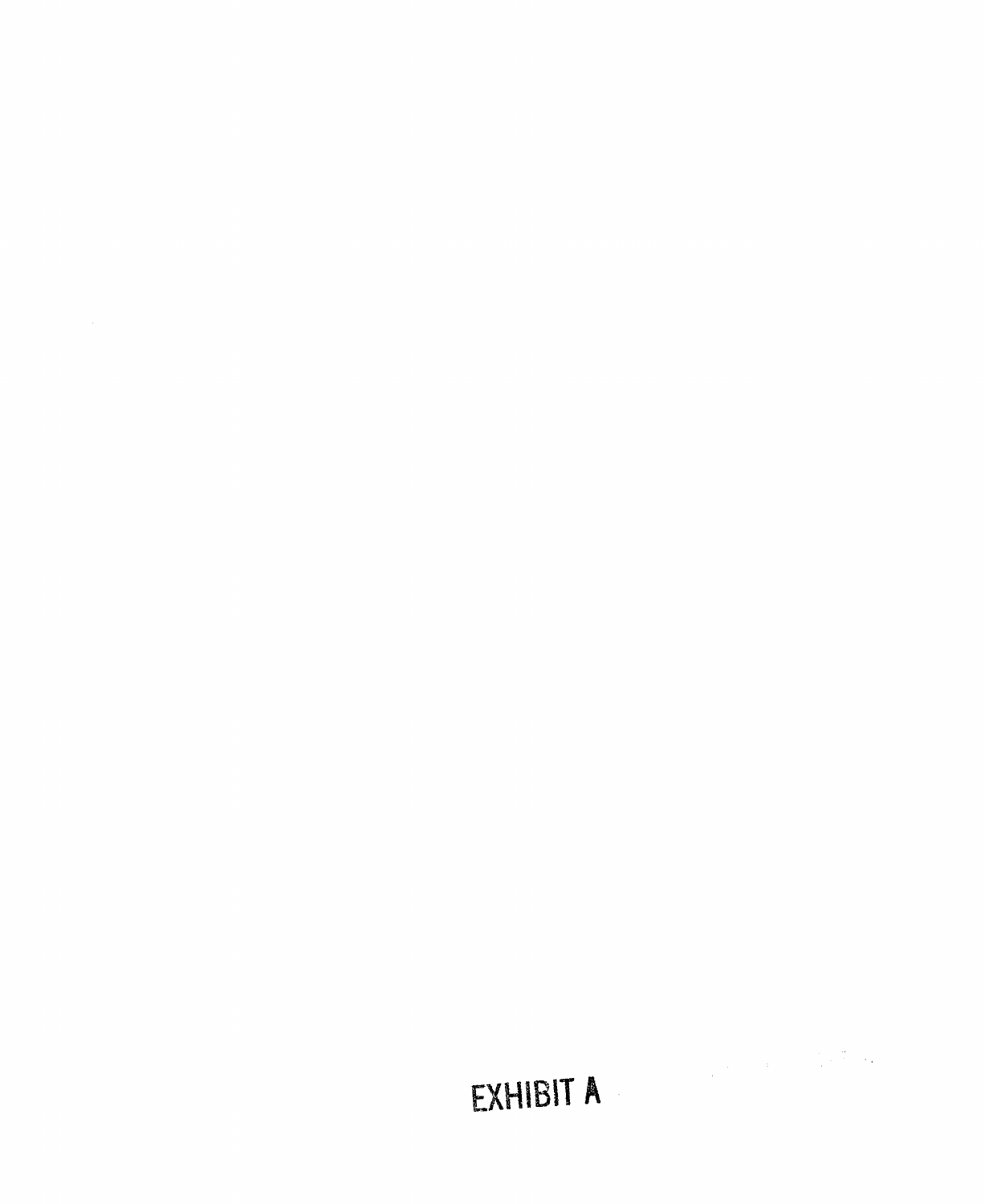| 1              |                                                                                                           | UNITED STATES OF AMERICA<br>FEDERAL TRADE COMMISSION |                   |
|----------------|-----------------------------------------------------------------------------------------------------------|------------------------------------------------------|-------------------|
| $\overline{c}$ |                                                                                                           |                                                      |                   |
| 3              | In the Matter of:                                                                                         |                                                      |                   |
|                | BASIC RESEARCH, LLC;                                                                                      |                                                      |                   |
| 4              | A.G. WATERHOUSE, LLC;                                                                                     |                                                      |                   |
| 5              | KLEIN-BECKER USA, LLC;                                                                                    |                                                      |                   |
| 6              | NUTRASPORT, LLC;                                                                                          |                                                      |                   |
| 7              |                                                                                                           |                                                      |                   |
| 8              | SOVAGE DERMALOGIC LABORATORIES, LLC;                                                                      |                                                      |                   |
| 9              | BAN, LLC d/b/a BASIC RESEARCH, LLC;<br>OLD BASIC RESEARCH, LLC;                                           |                                                      | ) Docket No. 9318 |
| 10             | BASIC RESEARCH; A.G. WATERHOUSE;<br>KLEIN-BECKER USA; NUTRA SPORT;<br>and SOVAGE DERMALOGIC LABORATORIES; |                                                      |                   |
| 11             |                                                                                                           |                                                      |                   |
| 12             | DENNIS GAY;                                                                                               |                                                      |                   |
| 13             | DANIEL B. MOWREY d/b/a AMERICAN<br>PHYTOTHERAPY RESEARCH LABORATORY;                                      |                                                      |                   |
| 14             | and MITCHELL K. FRIEDLANDER,                                                                              |                                                      |                   |
| 15             | Respondents.                                                                                              |                                                      |                   |
| 16             |                                                                                                           | Tuesday, August 10, 2004                             |                   |
| 17             |                                                                                                           |                                                      |                   |
| 18             |                                                                                                           | Room 532                                             |                   |
| 19             | Federal Trade Commission<br>600 Pennsylvania Ave., N.W.                                                   |                                                      |                   |
| 20             |                                                                                                           | Washington, D.C. 20580                               |                   |
| 21             |                                                                                                           |                                                      |                   |
| 22             | The above-entitled matter came on for                                                                     |                                                      |                   |
| 23             | prehearing conference, pursuant to notice, at 11:32 a.m.                                                  |                                                      |                   |
| 24             | $\sim$                                                                                                    |                                                      |                   |
| 25             | BEFORE THE HONORABLE STEPHEN J. MCGUIRE<br>For The Record, Inc.                                           |                                                      |                   |

Waldorf, Maryland (301) 870-8025

 $\sim 10^{11}$ 

 $\mathcal{R}^{\text{max}}_{\text{max}}$ 

 $\,$  1  $\,$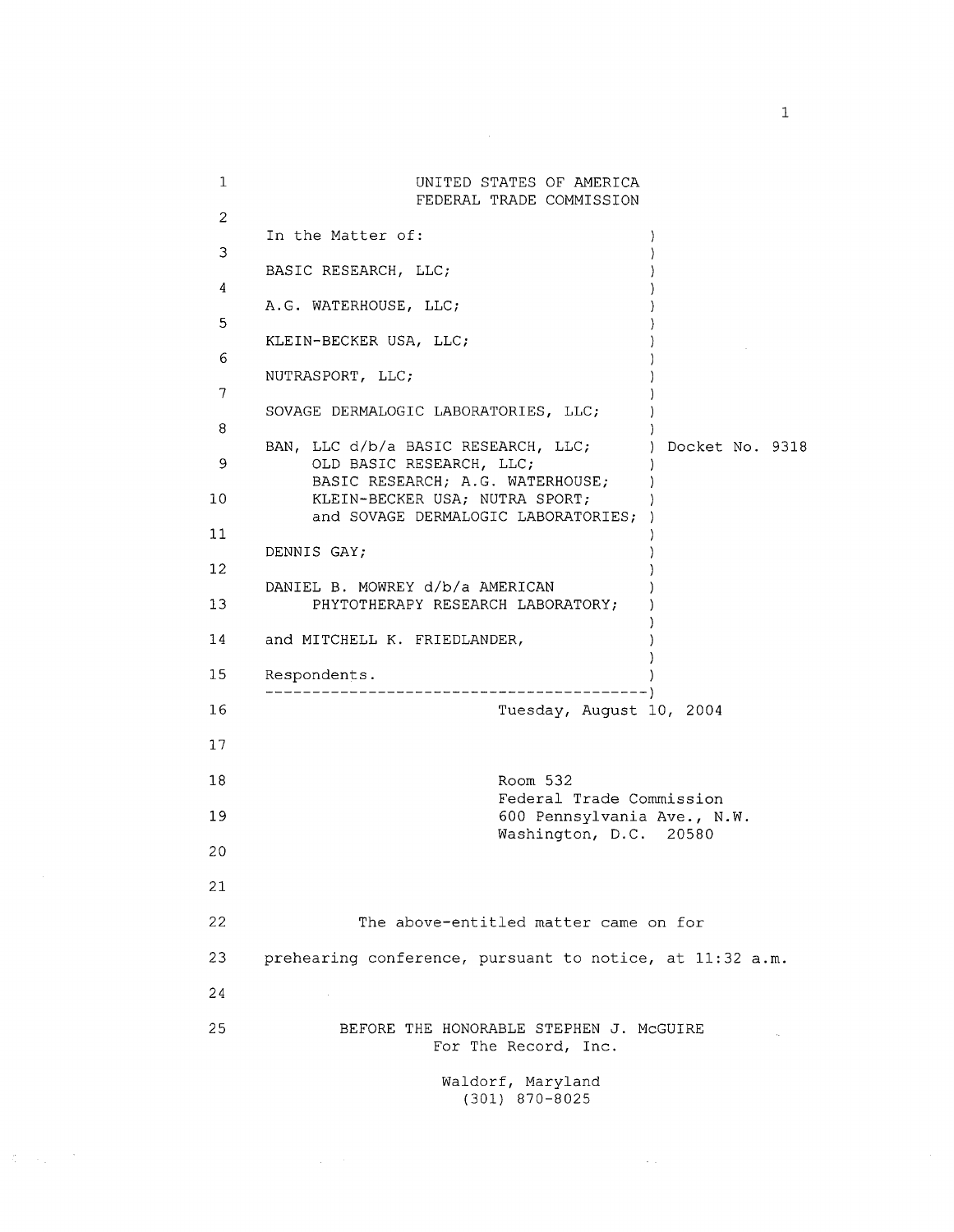$\mathbf 1$ JUDGE McGUIRE: I believe as well that the rules  $\overline{2}$ have been interpreted in the past to confine it to that 3 number per side, so I think that's where we're going to keep it at, Mr. Feldman.  $\overline{4}$ 

5 MR. FELDMAN: Judge, may I just say -- and I think Mr. Friedlander may have a different feeling on 6  $\overline{7}$ this issue than I do -- but the commission brought in 8 the respondents that they wanted to bring in. The rules 9 do give each respondent certain rights as it relates to  $10$ discovery.

The only rule that -- I believe I'm correct on  $11$ this -- that has limitation is the rule dealing with  $12$ 13 interrogatories. I think it's 25 per side. There is no 14 limit on requests for admissions and no limits on requests for production. And it should not -- you know, 15 a party should not be at a disadvantage in what it can 16  $17$ propound.

18 JUDGE McGUIRE: No. I agree. And each party should have some limit. 19

20 This paragraph was taken from a prior order, 21 which typically contemplates a respondent.

22 What do you -- or do you propose something on that, Mr. Friedlander? 23 24 MR. FRIEDLANDER: Well, as Mr. Feldman just

25 explained, on interrogatories I think the limit for me For The Record, Inc.

> Waldorf, Maryland (301) 870-8025